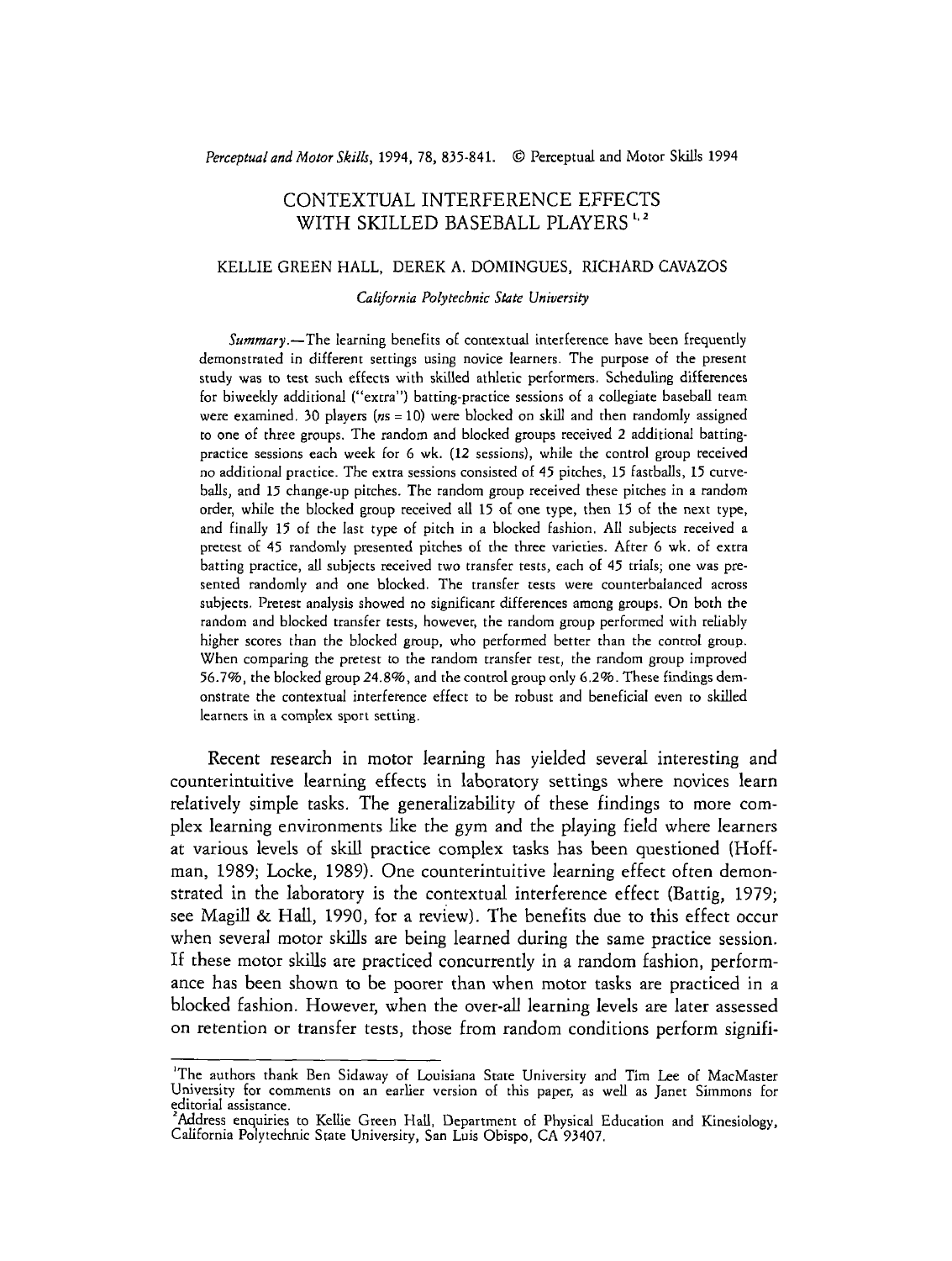cantly better than subjects from blocked conditions. These learning benefits were first reported in the motor-learning domain by Shea and Morgan (1979), following many years of experimental work in verbal learning by Battig (1966, 1972, 1979). Interference can be introduced Into the practice session several ways. Researchers, following Shea and Morgan (1979), have created interference by manipulating the practice schedule, i.e., contextual variety. That is, a high contextual interference condition involves a random presentation of tasks in learning, e.g., A, B, B, C, **A,** C, . . . , while a low contextual-interference condition involves a blocked presentation of tasks in learning, e.g., A, A, A. $\ldots$  B, B, B. $\ldots$  C, C, C...

The contextual interference effect has been frequently demonstrated in controlled laboratory settings using novice learners (e.g., Gabriele, Hall, & Buckolz, 1987; Jelsma & Pieters, 1789; Lee & Magill, 1983; Lee, Magill, & Weeks, 1985; Poto, 1988). The tasks involved in these experiments are often fairly simple and can be learned in as little as an hour. Several studies have examined the contextual interference effect in a physical education setting (e.g., Goode & Magill, 1786; Wrisberg & Liu, 1991); here the tasks were more complex but again the learners were novices. In fact, Goode and Magill (1786), whose subjects learned three badminton serves, screened potential participants for prior experience in all racquet sports and excluded those with such experience. So, further tests of the generalizability of the contextual interference effect using skilled learners practicing a complex task are appropriate.

It seems likely that, if random practice is beneficial in early learning, it also would help skilled learners; however, it may be more difficult to detect as the potential for measuring improvement diminishes for higher skdl. The present purpose was to test the effects of contextual interference with skilled individuals in a sport-skill setting. The population chosen was a junior college baseball team. The tasks were hitting three different types of pitches, fastballs, curveballs, and change-ups. Subjects were assigned to one of three groups randomly; however, they were first blocked by their hitting. The acquisition phase consisted of six weeks of additional batting practice during the fall baseball season. Experimental groups received pitches either in blocked or random fashion, while the control group received no extra batting practice. If interference created by contextual variety enhances learning in this sport-skdl setting, random practice should depress acquisition performance compared to blocked practice but facilitate learning as measured by transfer tests. Also, the random and blocked groups should acheve better learning than the control group.

# METHOD

### *Subjects*

The subjects were 30 male baseball players ( $ns = 10$ ) from a junior col-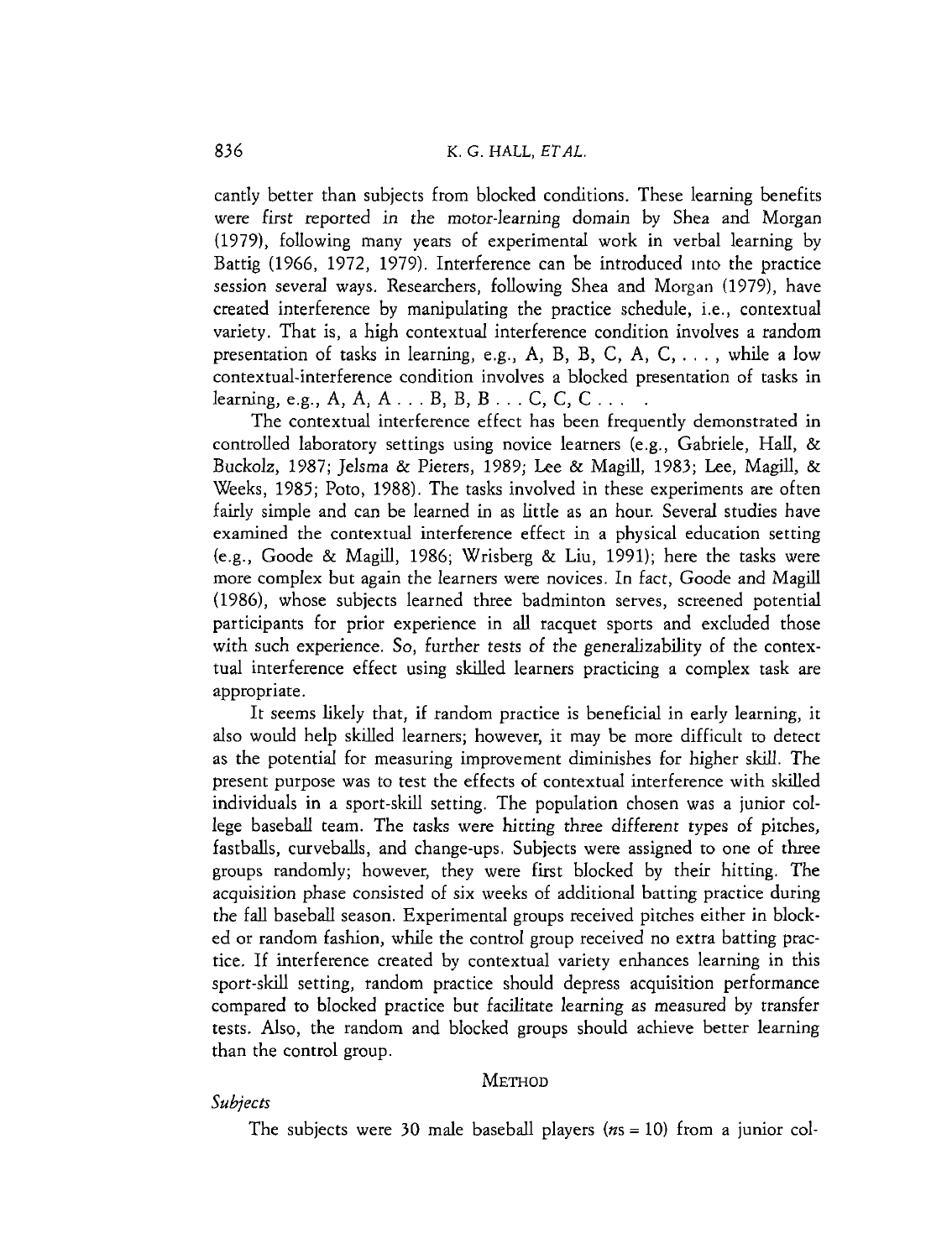lege baseball team in California. The players ranged in age from 17 to 21 years, with an average of 9.5 years of experience in competitive baseball. Subjects signed their informed consent, and all were naive as to the purpose of the experiment or the differences among the experimental groups.

# *Task*

The task was to hit three different pitches solidly. The pitches were fastballs, curveballs, and change-ups.

# Procedure

For the groups assignment procedure, a master list of the 30 players ordered from most skilled to least skilled at hitting was determined using three criteria, the pretest score, current batting averages, and a subjective list prepared by the head coach. The players were then blocked into groups of three and each block of three was randomly assigned to one of the three experimental conditions, random, block, or control groups. The pretest took two days. Each player received 45 fastballs, curveballs, and change-ups according to a predetermined random list. The pitching was done by the same assistant coach on a live playing field for both the pretest and the transfer tests. The response to each pitch was evaluated by two separate judges as a solid hit or not. These two judges were baseball coaches and were used consistently during the entire experimental procedure. Players were instructed to swing at good pitches only, and pitches were recorded only when contact was made. If the subject did not swing or completely missed a particular pitch, the pitcher moved on in the list of random pitches and placed that pitch at the end of the sequence. Immediately following the last pitch for each subject, the judges compared scores for hits in disagreement. If any were found, they were marked on the tally sheets and immediately rethrown. The interreliability correlation of the judges on solid hit vs not a solid hit for the entire experiment was **.976.** For the acquisition sessions, players worked in pairs and pitched to each other in batting cages. There were 12 acquisition sessions. All subjects participated in 12 other batting-practice sessions, except the control subjects who attended no additional ("extra") batting-practice sessions. The fifth and eighth sessions were recorded as acquisition data. Pitch selection was determined by a list provided at the beginning of each practice session. The random group's list of pitches contained 15 of each type in a random order such that no pitch occurred more than twice in succession, e.g., FB, CU, CU, CB, FB, CB . . . The blocked group's list of pitches consisted of 15 consecutive pitches of each type in repetitive blocks, e.g., FB, FB, FB . . . CU, CU, CU . . . CB, CB, CB . . . . . All blocks were counterbalanced over players and days. The control group received regular batting practice but no additional ("extra") batting-practice sessions. The random and blocked groups also received regular batting practice. Additional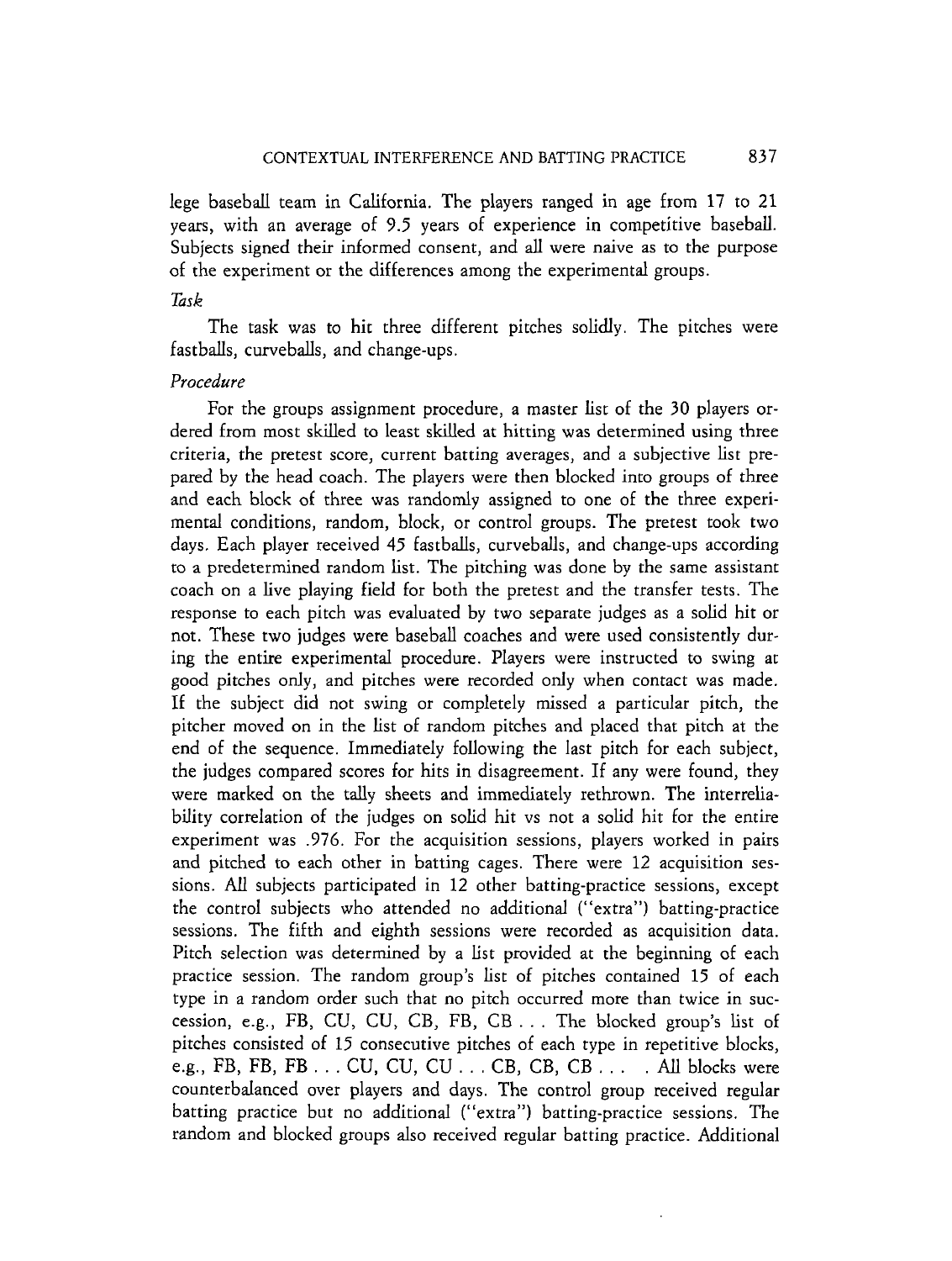("extra") batting-practice sessions were given twice a week for six weeks (12 sessions).

The testing phase included two separate transfer tests, each of 45 pitches, i.e., 15 of each type of pitch. For the random transfer test the pitches were presented in a random sequence. For the blocked transfer test the pitches were presented in blocks of 15. The transfer tests were conducted in exactly the same manner as the pretest with the exception that one was presented in a blocked order.

### **RESULTS**

The dependent measure was the number of solid hits per 45 pitches, e.g., a typical score for a session was 20 solid hits per 45 pitches. Mean performance for each group in each phase of the experiment can be seen in Fig. I and Table 1.



FIG. 1. Mean number of solid hits (per 45 pitches) for each condition

#### *Acqtrisition Phase*

Two sessions in acquisition were recorded, the fifth and the eighth. These data were analyzed using a 2 (conditions)  $\times$  2 (sessions) analysis of variance. The control group did not receive batting practice and so had only pretest and transfer test data. Analysis indicated a significant improvement over the two sessions  $(F_{1,36} = 10.25, p < .05)$ . The differences were not significant for condition  $(F_{1,16} = 2.14, p > .05)$ , although the blocked group  $(M = 21.3)$ had a higher mean for number of solid hits than the random group  $(M =$ 17.9). The interaction was not significant  $(F_{1,36} = .133, p > .05)$ .

#### *Testing Phase*

The testing phase consisted of a pretest and two transfer tests. One-way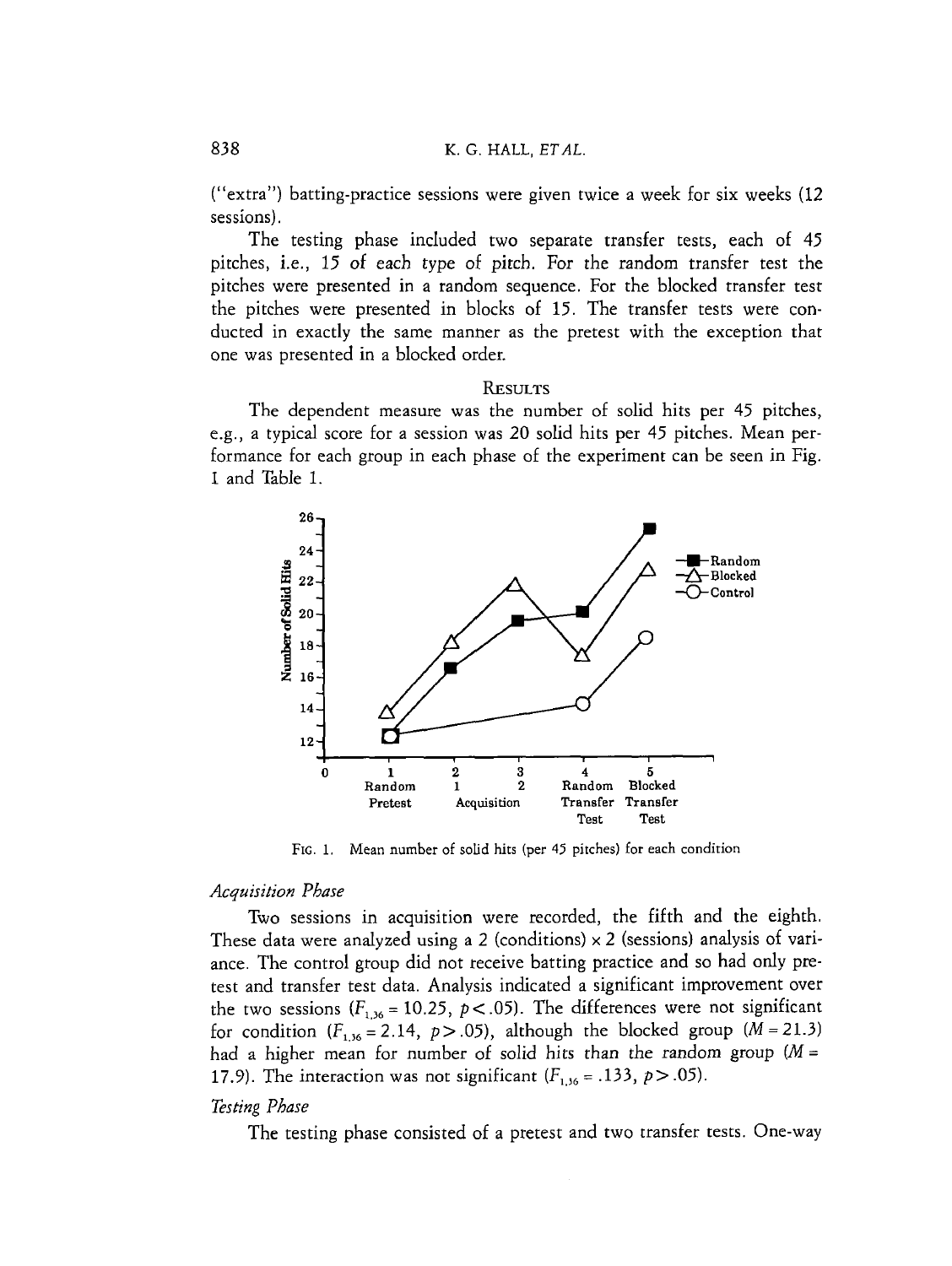analyses of variance were performed and Newman-Keuls comparisons were used to assess mean differences after a significant *F* value. On the pretest, there were no differences among the three groups  $(F_{2,27} = 0.45, p > .05)$ . Significant differences were found for both the randomly presented transfer test  $(F_{2,27} = 7.03, p < .01)$  and the blocked transfer test  $(F_{2,27} = 6.25, p < .01)$ . Follow-up Newman-Keuls tests indicated that all three groups were significantly different on each test, that is, the random group performed significantly better than the blocked group, while the blocked group performed better than the control group.

| Test                    | Random Group |     | <b>Blocked Group</b> |     | Control Group |     |
|-------------------------|--------------|-----|----------------------|-----|---------------|-----|
|                         | М            | SD  | м                    | ٢D  | м             | SD  |
| Random Pretest          | 12.7         | 2.7 | 13.7                 | 2.8 | 13.7          | 2.7 |
| Acquisition 1           | 16.7         | 2.9 | 17.9                 | 3.6 |               |     |
| Acquisition 2           | 19.8         | 3.0 | 21.8                 | 4.1 |               |     |
| Random Posttest         | 19.9         | 2.8 | 17.1                 | 3.8 | 14.6          | 2.7 |
| <b>Blocked Posttest</b> | 25.3         | 35  | 22.3                 | 24  | 18.5          | 2.7 |

TABLE 1 GROUP MEANS AND STANDARD DEVIATIONS FOR EACH PHASE OF THE EXPERIMENT

To assess relative improvement in skill by **all** groups, a comparison of the percentage of improvement from the random pretest to the random transfer test was calculated. This statistic showed the random group improved 56.7%, the blocked group 24.8%, and the control group only 6.2%.

### **DISCUSSION**

The purpose of this experiment was to test the generalizability of the effects of contextual interference for skilled players in a sport setting. Specifically, this experiment tested the effects of different practice schedules on biweekly additional ("extra") batting-practice sessions for a junior college baseball team. Different amounts of learning (or improvement) were attained in the different experimental conditions. **A** high contextual interference practice schedule, i.e., random presentation of pitches, led to greater improvement in hitting three different types of pitches than a low contextual-interference practice schedule, i.e., blocked presentation of pitches. Also, either of these additional ("extra") batting-practice schedules led to greater improvement than regular batting practice (i.e., control-group comparisons). These findings validate and support the generalizability of the laboratory demonstrations of the contextual interference effect (Del Rey, 1989; Gabriele, et al., 1987; Jelsma & Pieters, 1989; Lee & Magill, 1983; Lee, *et* al., 1985; Poto, 1988; Shea & Morgan, 1979).

The learning benefits found here are noteworthy when considering subjects' skill. Previous experiments on contextual interference have been done early in learning where the potential for learning effects are quite large. In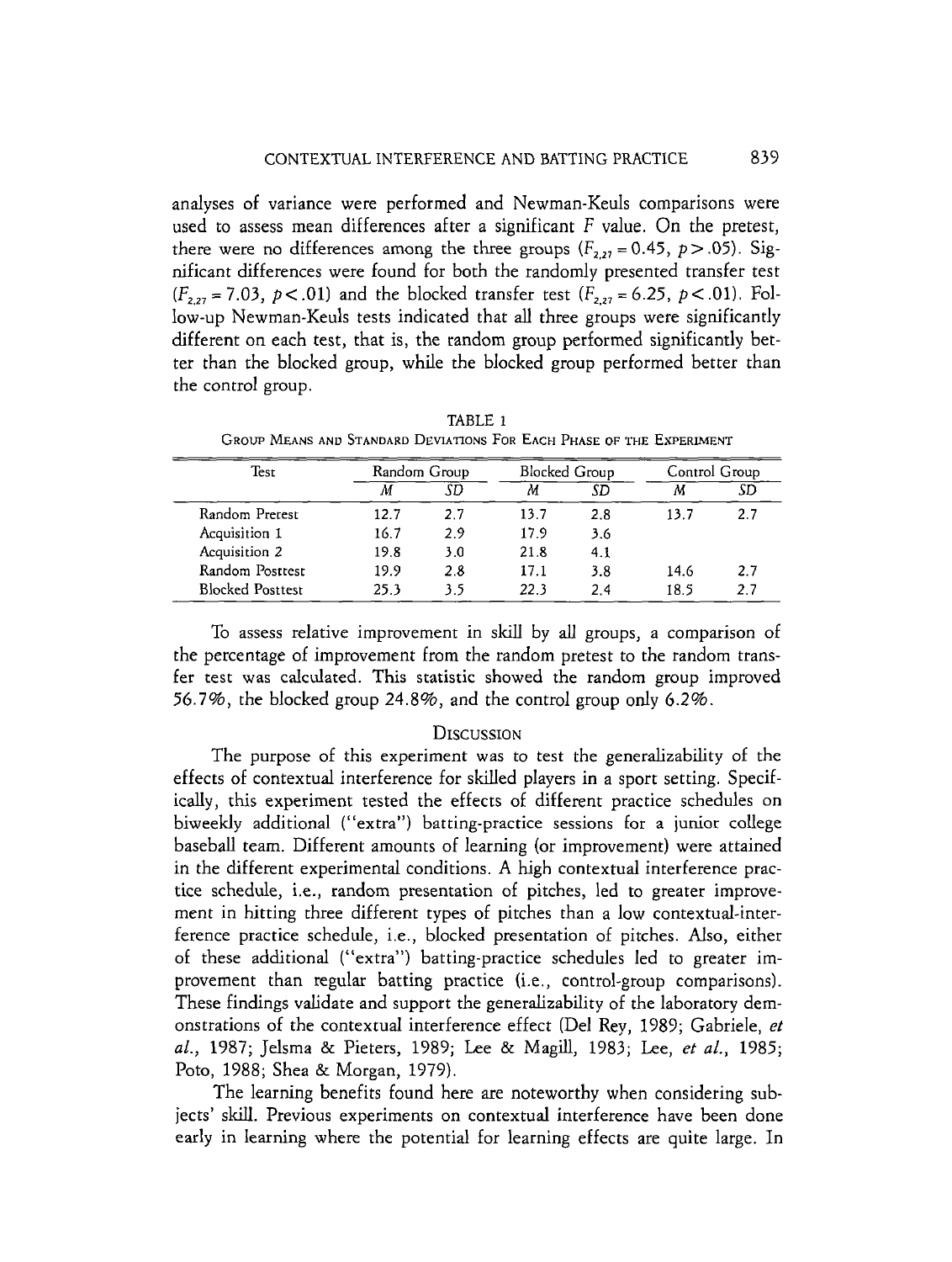this setting, where potential for showing improvement is diminished, significant differences were found for practice schedule in additional ("extra") batting-practice sessions. Also, these differences were found even though all subjects received regular batting practice. Indeed, these data indicate how robust the contextual interference effect is, suggesting that it is not simply an early learning or laboratory-based learning phenomenon.

Random practice seems particularIy appropriate for batting practice. The decision-making process when one is at the plate in a game includes identifying the type of pitch before applying the appropriate motor response. In random practice the learner does this processing repeatedly. The concept of transfer of appropriate processing emphasizes that the value of any practice condition can only be considered in the context of the transfer test used to evaluate learning (Lee, 1988). The actual test situation for batting is in a game where the batter has no advance knowledge of the type of pitch. Thus, a large part of being successful in this situation is learning to identify and reconstruct quickly and appropriately the action needed for each type of pitch. Random practice should facilitate this process.

The practical applications here are straightforward, particularly for the skill of batting. Additional ("extra") batting practice is a viable means of enhancing ability to hit a pitched ball soundly, and improvement in this skill is facilitated when this practice is presented randomly. It is assumed that a random presentation of tasks would be equally beneficial to skilled athletes in other sport settings. For example, the random practice of chipping a golf ball different distances, e.g., 20, 40, 60, or 80 yards, should facilitate golfers' short game, or the random practice of tennis forehands, backhands, and lobs should improve tennis players' skills more readily than blocked practice of the same skills.

### REFERENCES

- BATTIG, W. F. (1966) Facilitation and interference. In E. A. Bilodeau (Ed.), *Acquisition of skill.* New York: Academic Press. Pp. 215-244.
- BATTIG, W. F. (1972) Intratask interference as a source of facilitation in transfer and retention.<br>In R. F. Thompson & J. F. Voss (Eds.), *Topics in learning and performance*. New York:<br>Academic Press. Pp. 131-159.
- BATTIG, W. F. (1979) The flexibility of human memory. In L. S. Cermak & F. I. M. Craik (Eds.), *Levels of processing in human memory.* Hillsdale, NJ: Erlbaum. Pp. 23-44.
- DEL **REY, I?** (1989) Training and contextual interference effects on memory and transfer. *Research Quarterly for Exercise and Sport,* 60, 342-347.
- GABRIELE, R. E., HALL, C. R., & BUCKOLZ, E. E. (1987) Practice schedule effects on the acquisition and retention of a motor skill. *Human Movement Science,* 6, 1-16.
- GOODE, S. L., & **MAGILL,** R. A. (1986) Contextual interference effects in learning three bad-minton serves. *Research Quarterly for Exercise and Sport,* 57, 308-314.
- HOFFMAN, S. J. (1989) Impediments to the application of motor learning research. Paper presented at the annual meeting of the American Alliance for Health, Physical Education, Recreation, and Dance, Boston, MA.
- JELSMA, O., & PETERS, J. M. (1989) Practice schedule and cognitive style interaction in learning a maze task. *Applied Cognitive Psychology,* 3, 73-83.